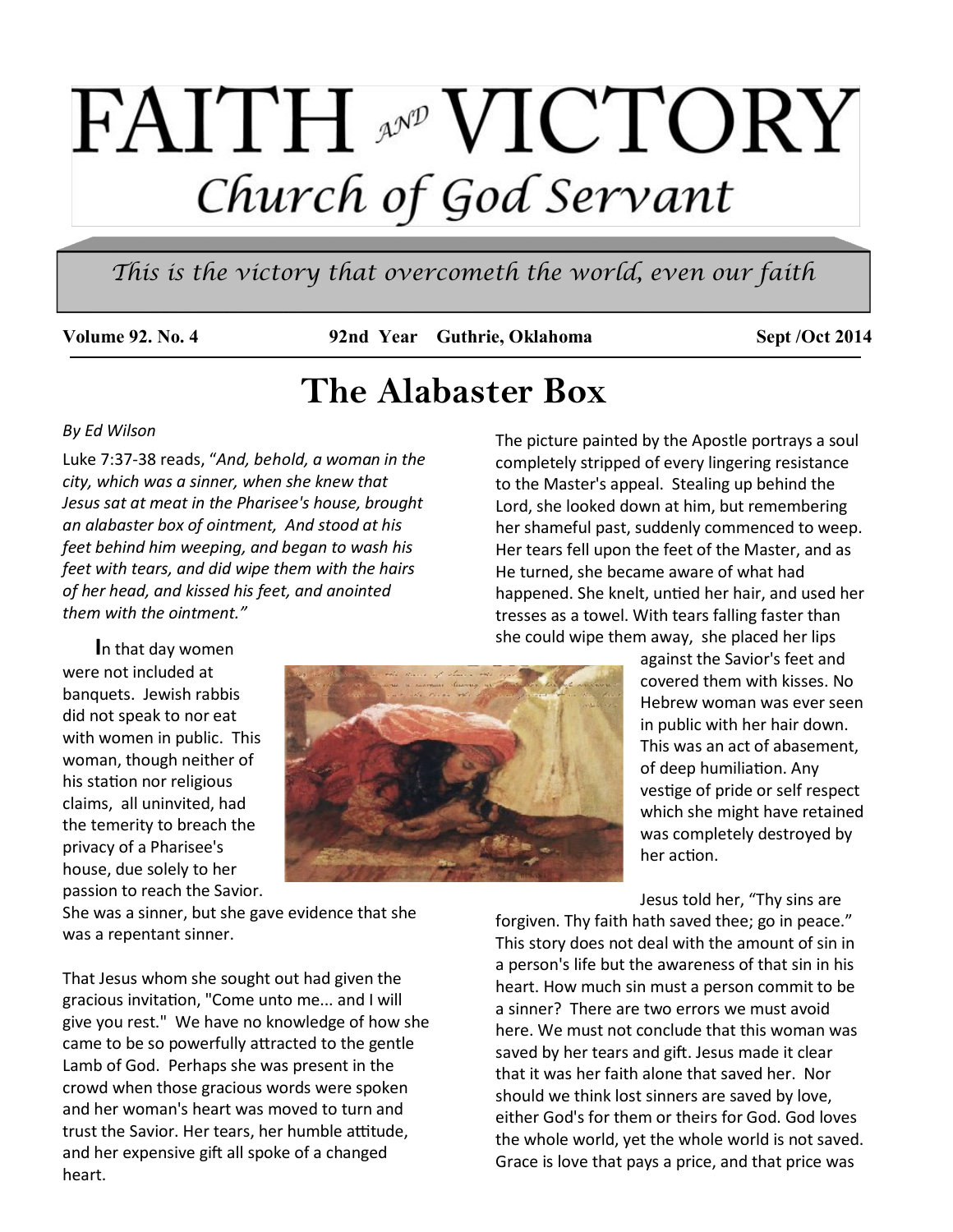Jesus' death on the cross.

Jesus accepted both the woman's tears and her gift of ointment because her works were the evidence of her faith. We are not saved by faith plus works; we are saved by a faith that leads to works. How did the woman know that her sins were forgiven? Jesus told her. How do we know today that we have been forgiven? God tells us so in His Word. His words of forgiveness were not cheap words; they cost Him dearly on the cross. How was she saved? She repented and put her faith in Jesus Christ. How did she know she was forgiven? She had His word. What was the proof of her salvation? Her love for Christ expressed in sacrificial devotion to Him. For perhaps the first time in her life she had peace with God. Literally the passage reads, "Go into peace," for she had moved out of the sphere of enmity toward God and into peace with God.

Luke 7 tells of Jesus' healing the centurion's servant and raising the widow's son, both great miracles. But the greatest miracle of all was His saving this woman from her sins and making her a new person. The miracle of salvation is the greatest miracle of all, for it meets the greatest need, brings the greatest eternal results, and cost the greatest price.

### *Just Forget It!*

*If you've not been treated right Just forget it. Don't get ready for a fight Just forget it.* 

*Life's too short to hold a grudge, 'Twill your happiness besmudge, Anyway you're not the judge, So forget it.* 

*If you've been misunderstood, Just forget it, Say, "I did the best I could." Then forget it.* 

*If you can't have your own way, Don't be small enough to say, "Well, I guess I just won't play," But forget it.* 

> *If somebody slanders you, Just forget it. Say, I'm glad it isn't true." Then forget it.*

*Even if you lose a friend, And the breach you cannot mend It will pay you in the end, To just forget it.* 

### **Let Us Follow God's Law!**

 *When we follow God's law, it will bring us peace. As certain and predictable as the time and seasons are, so is God's law. If we carefully follow it, we will have peace and joy in our lives. We as the children of God need to be very careful that we follow and obey his word. In order to follow his will, we must read and study the Word. Take time to get acquainted with the spirit of his word so you will understand it and be able to live it and reap its rich and blessed rewards. "Blessed are they that keep his testimonies, and that seek him with the whole heart." Psalms 119:2*

—James Bell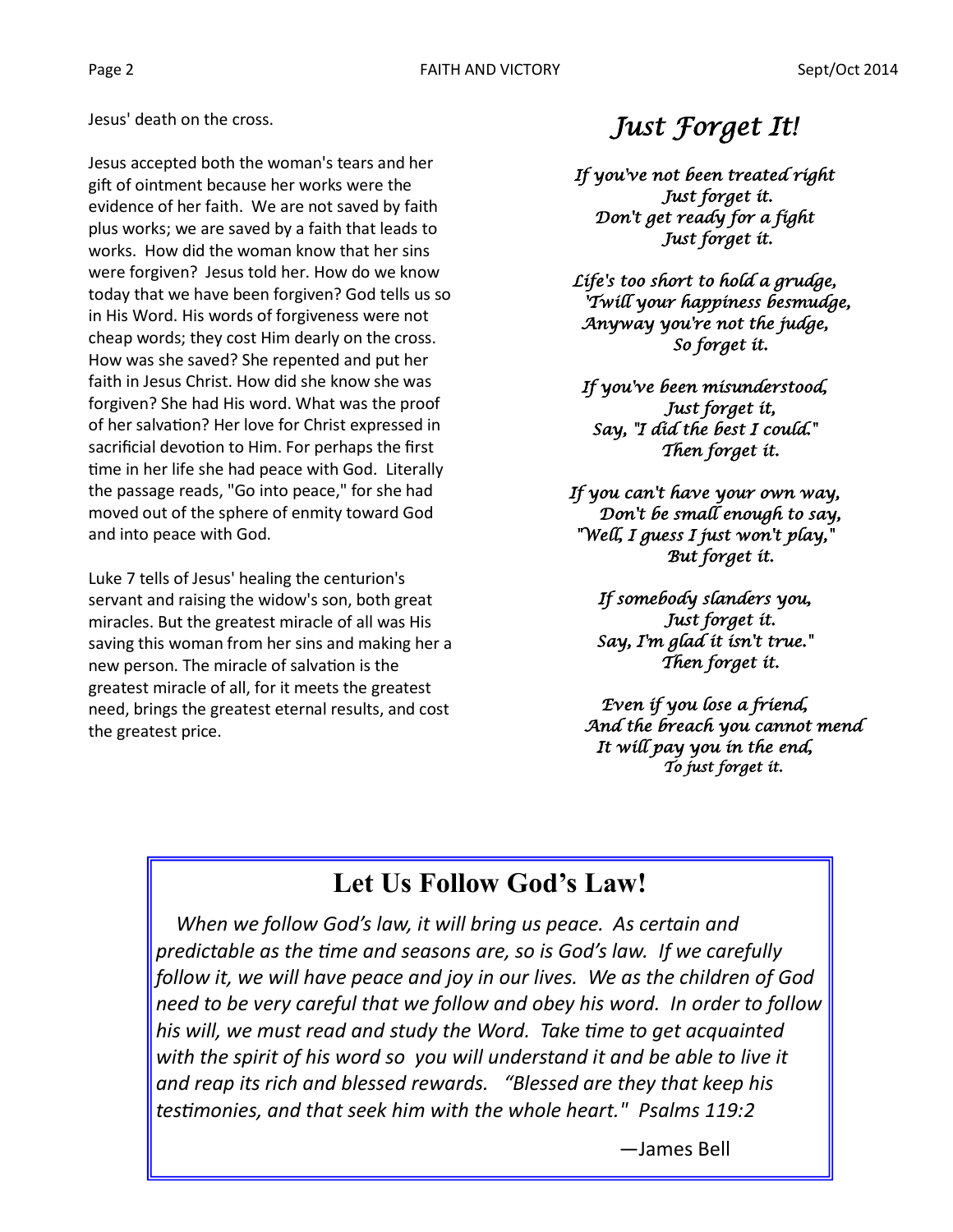#### **THE DAY IS DRAWING NEARER**

Oh, the day is drawing nearer for the coming of the Lord: For He promised it to happen on the pages of His Word. For as sin and vile transgressions are abounding ev'rywhere, And our government is crumbling 'neath the weight of sin and care.

Daily through our mail is sounding warnings dark of pain and care; Gloomy pictures are abounding in a future of despair. But we have a hope, a blessing, that our faith is taking in Of our Saviour's sweet caressing, all our confidence to win.

For He said when He ascended He would surely come again, And sweet hope with us is blended that He did not speak in vain. And though centuries have passed on, yet of this we can be sure: All our faith on Him is cast: to the end we must endure.

It will not get any better; no solution is in sight Of our nation's woes and problems or to get things set aright, But we're citizens of Heaven's golden bright eternal shore. And its treasures are entwining in our hearts forevermore!

Let's look up! Press onward, trusting in our faithful God's decree, Of His everlasting goodness and reward for you and me. Let's be faithful, overcoming all this world's dark pain and woe: Nor be charmed by sinful drumming as its leaders come and go.

Not the president nor rulers, democrat, republican, But the King of kings in glory and His great salvation plan; Gives us victory and comfort, hope and confidence so sure, That will help us all the sorrows of this life to well endure.

Love divine, faith, meekness, holiness of heart and soul and mind Are the qualities to strive for, are the treasures we can find In the grace of God in Jesus, by His Holy Spirit's pow'r That will give us satisfaction ev'ry day and ev'ry hour.

So let's press the battle onward in our Saviour's wondrous name, Seeking for the way to heaven far above this world of shame. 'Twill be worth all toil and effort, and submission to His will, Just to gain that Home eternal and its joy our hearts to fill!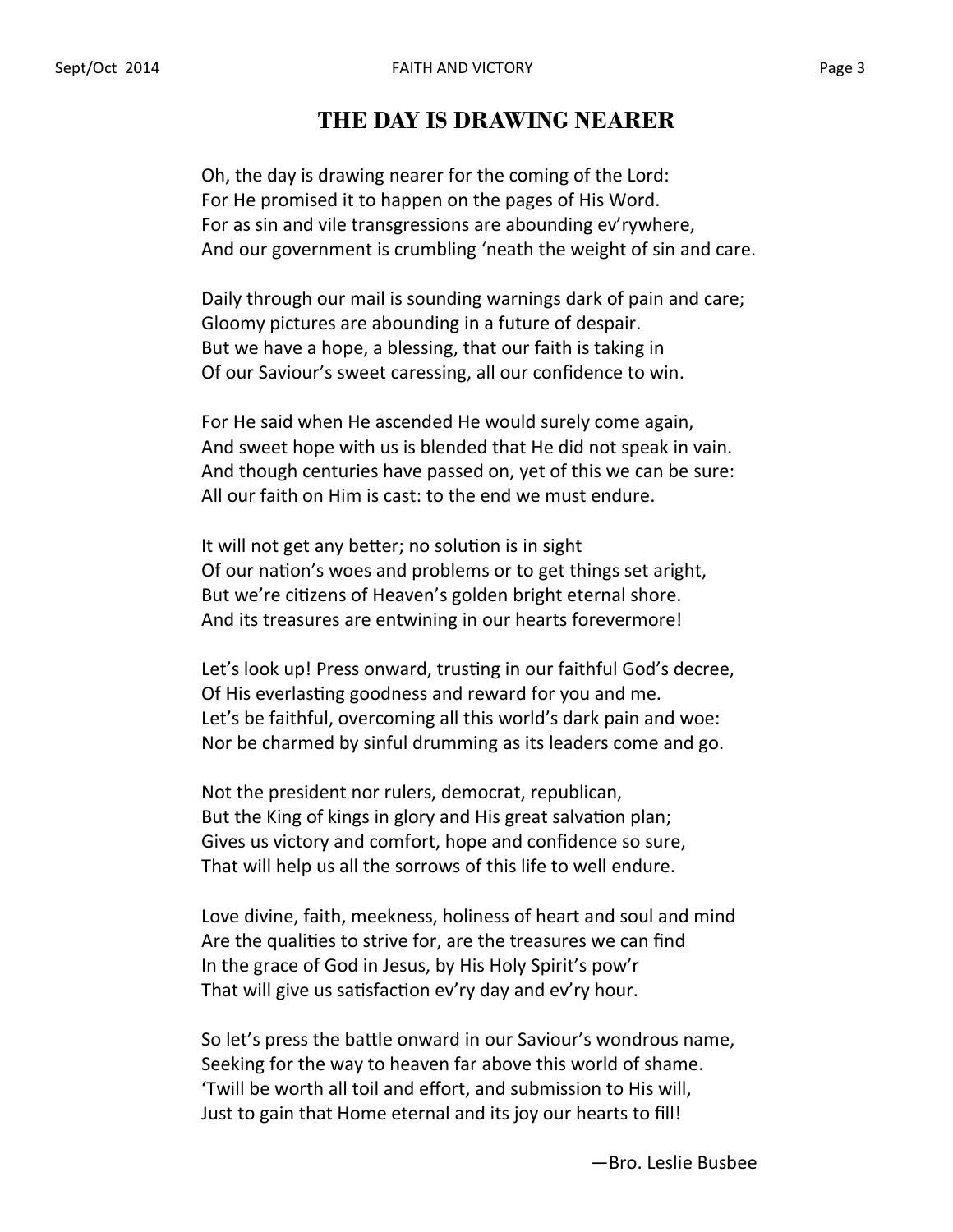### **FAITH AND VICTORY**

(Bi-Monthly Holiness Periodical)

This publication teaches salvation from all sin, sanctification for believers, divine physical healing, and unity and oneness for which Jesus prayed and was manifested by the apostles and believers after Pentecost.

**Its motto**: Have faith in God.

**Its object**: The glory of God and the salvation of mankind: the restoration and promulgation of whole truth to the people in this "evening time" as it was in the morning Church of the first century; the unification of all true believers in one body by the love of God.

**Its standard**: Separation from sin and entire devotion to the service and will of God.

**Its characteristics**: No discipline but the Bible, no bond of union but the love of God, and no test of fellowship but the indwelling Spirit of Christ.

#### **SUBSCRIPTION:** \$5.00 per year

Freewill offerings sent in to the work will be thankfully received as from the Lord. Checks and money orders should be made payable to Faith Publishing House. All donations are tax deductible.

A separate Missionary Fund is maintained in order to relay missionary funds from our readers to the support of home and foreign missionaries and evangelists.

#### **Acting Editors:** Clifford and Patsy Smith

In order to comply with Oklahoma laws as a nonprofit religious work, the Faith Publishing House is incorporated thereunder**.**

**Articles, meeting notices, testimonies, etc. must be submitted at least one month prior to date of publication.**

#### **FAITH PUBLISHING HOUSE**

**P.O. Box 518, 4318 S. Division, Guthrie, OK 73044**

**Office phone: 405-282-1479 or 971-312-6074 email: faithpublishinghouse@yahoo.com**

## **Editorial**

 **T**he singing of the songs of Zion again filled the old tabernacle this year at the Monark Springs Camp meeting. We were humbled by God's presence in the services and anointing on His Word. It was a blessing to hear His ministers preaching with power and authority and exhorting us to stay true to the precepts of truth as given in God's Word. In His mercy, God let His convicting spirit deal with those who needed spiritual help and granted forgiveness to those who came with repentant hearts. As we come to the end of the camp meeting season, may we all hold fast to the lessons learned and spiritual ground we have gained.



In taking note of the article on "Spiritual Inventory" I was reminded of the day I was walking in the hallway of an elementary school. I met a teacher carrying a shovel and commented on what her activities may have included. She said she had all of her young students take a piece of paper and write on it the words "I can't." Then they took all those papers outside, dug a hole, and buried them. She never wanted to hear the words "I can't" from her students again.

There will be times in our lives we will meet trials or situations when we feel incapable within ourselves of rising to the level of holiness the scriptures are calling us to. We may feel that "we can't" be successful or have victory in certain areas of life. We will be correct that "we can't" live the Christian life by our own strength or willpower. The fruits of forgiveness, longsuffering, and love come from the power of God dwelling within us. By God's grace we can say with the apostle Paul " *I can* do all things through Christ which strengtheneth me."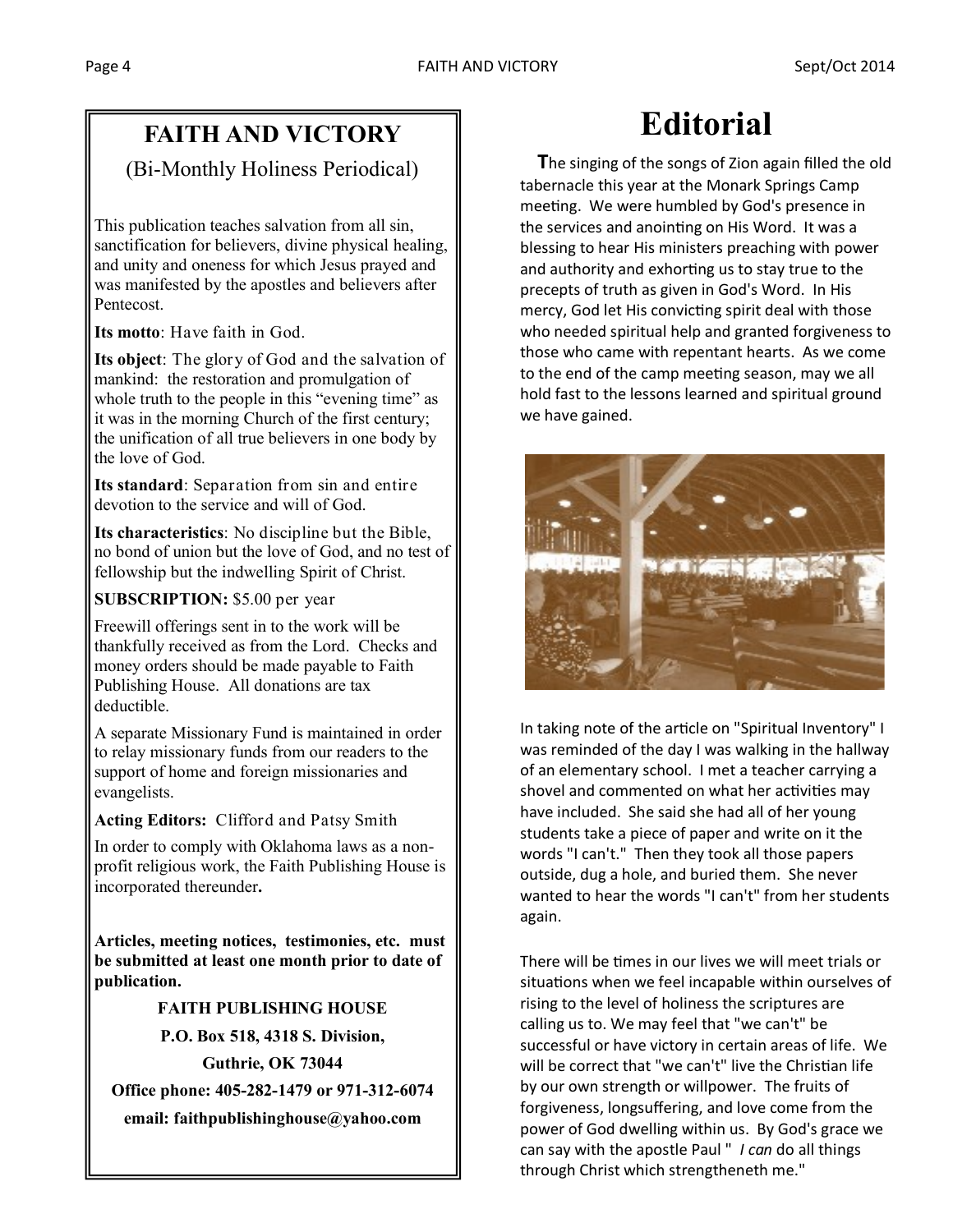

## **Viewpoint**

By Julie Elwell

 **O**ne of the greatest pleasures of my life is rolling down the car window on a summer day and feeling the warm wind blow hard against my face; I almost literally exhale all my worries and cares out in one single breath and all seems completely right with the world. I have also experienced the opposite. I remember a time in about October when, in the midst of a time of great darkness and not much hope, I could not even imagine the sun would rise on December 1, a date which for some reason had stuck in my head as the end of all things. Believe it or not, when that day came, the sun rose and it turned out to be a beautiful day.

comfort on his bed and felt his "couch would ease his complaint," and yet he was scared by his dreams and terrified with his visions. His soul chose strangling and death rather than his life, which he loathed. He wanted to be left alone and was a burden unto himself. Wow. And yet, when God finally finished speaking to him, Job realized he had uttered things which he understood not. God Almighty then poured out blessing upon blessing on this man who had just a short while before despaired even of life.

Remember David? He suffered greatly to the point he had no desire for food or drink because of his own sin. Ever been there? And yet, God, in His mercy and love, eventually gave David a son, Solomon (*meaning peace),* and also called his name Jedidiah (*Beloved of God).* Courage renewed.

One of the more descriptive passages of sorrow comes from Lamentations. Zion wept sore at night. Tears were on her cheeks. Her friends had dealt treacherously with her and there was none to

### **The Lord promised to COMFORT the waste places of Zion.**

comfort her. Because of this, Jeremiah also wept and his eyes ran down with water because the comforter that should relieve his soul was far

from him; his children were desolate and the enemy had prevailed. A bleak picture! But wait. In beautiful prophesies of Isaiah, the Lord promised to COMFORT the waste places of Zion. He promised a Redeemer to bind up the broken hearts and to give praise for those whose spirits were heavy. Does this promise extend to you and me? Yes!

Breathe deeply, friend (The Hebrew definition for comfort is to sigh or breathe strongly). There is a season for all things and every circumstance is allowed by our Loving Lord. He consoled Simon Peter with the words that He would NOT leave him comfortless. These are not just "feel-good" stories of men and women who had everything "just right." It is important to note these people suffered loss, experienced pain, and walked some pretty narrow roads. Yet, we find God always made a way of escape for them, just as He will for us. He may not answer our prayers just the way we think He should, but He did promise to always be our rock, our refuge, our shepherd….our COMFORT.

Well, I share my experiences of the contrast between the warm, sunny days and the darker, bleak, more difficult days because I am the one writing this article; but, I

know you have experienced similar times in your life – it is the journey of human beings – struggle, joy, conflict, triumph, sorrow, and victory. I am thinking right now, not of the sunny days, but of the difficult days and how we so much need the COMFORT of the Lord. Some have just come out of the "warmth" of camp meeting season. I am guessing the enemy has already assaulted you since that time in one way or another. Or maybe life has presented you with difficulties and discouragements you didn't want and didn't ask for? Hold your ground!

Consider Hagar. In a desperate time of her life, she took her son into the wilderness, sat a good way off from him so she wouldn't have to watch him die, lifted up her voice and wept. What happened? God called to her out of heaven (He was obviously watching), told her to arise, opened her eyes to a well of water, and told her he would make her son a great nation. Hope revived.

Job expressed in one place where he sought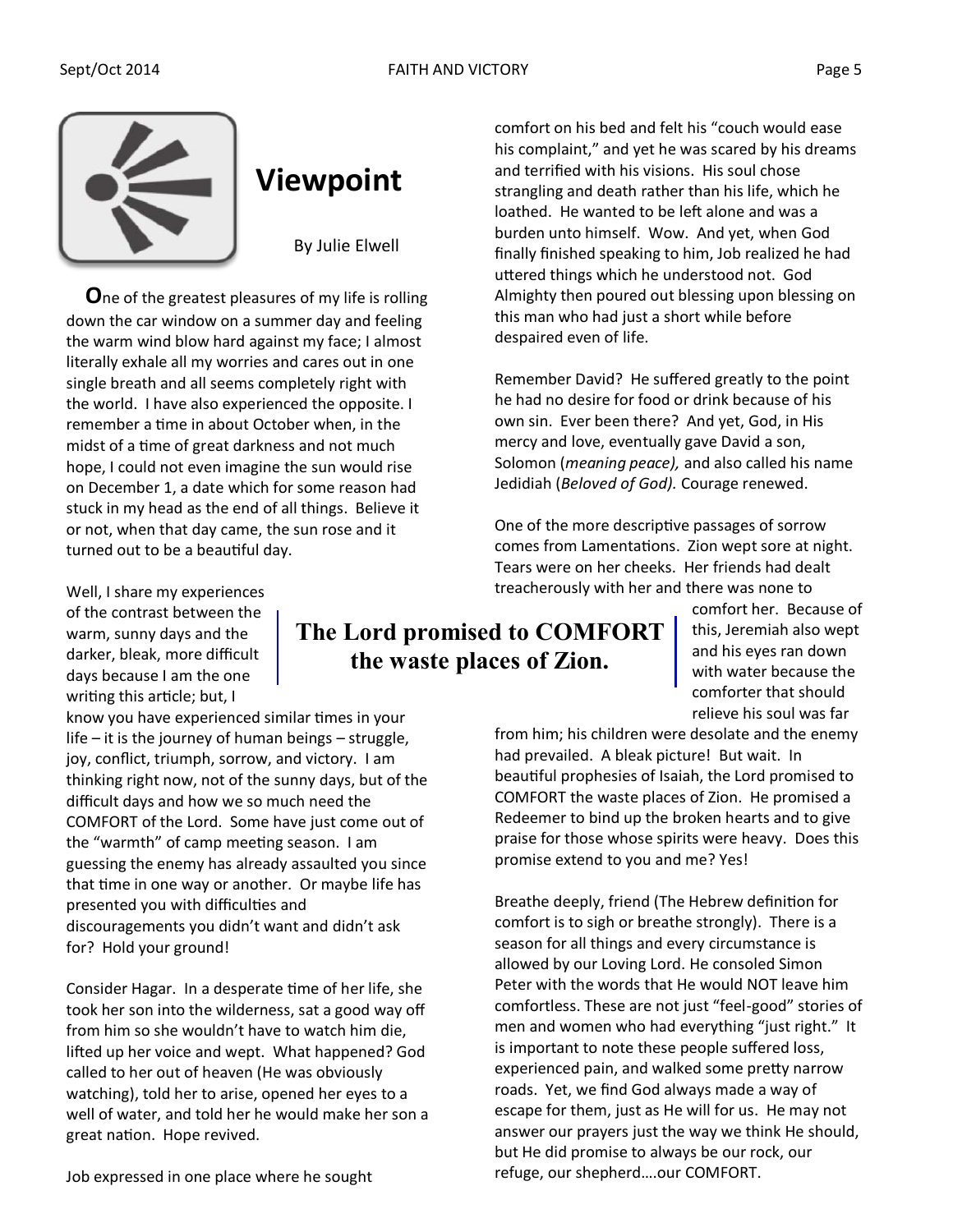## **Taking Spiritual Inventory**

A Key to Spiritual Improvement

#### *By Clifford Smith*

 **B**ro. Isaac Chandler often said: "*Heaven is where we've started!"* That simple, critically important truth should dictate everything we do, every decision we make, every word we speak; every attitude we have; every thought we entertain; how we address *everything* that pertains to our lives. Bro. Ed Wilson says, "*I am desperate to get to heaven!"* 

Do we feel the compelling urgency of these statements? The stakes are high. Eternity is forever. The consequences of our decisions are so profound. Are we willing to do whatever it takes to make heaven our eternal home? Is there anything so important to us that we are willing to jeopardize our soul to keep that thing? These should be rhetorical questions, the answers, obvious.

These lines of the song "Nothing Between" ring out!

*Nothing between my soul and the Savior Naught of this world's delusive dreams I have renounced all sinful pleasure Jesus is mine, there's nothing between Nothing preventing the least of His favor Keep the way clear! Let nothing between.*

Let us be challenged to examine ourselves through prayerful and honest reflection as we take inventory of our spiritual condition. Consider these two scriptures:

- "Examine yourselves whether ye be in the faith." 2 Cor 13:5
- ◆ "Search me, O God, and know my heart; try me and know my thoughts; and see if there be any wicked way in me, and lead me in the way everlasting ." Psalm 139:23-24

#### **50 QUESTIONS TO HELP US TAKE SPIRITUAL INVENTORY**

- Is there anyone against whom you hold a grudge?
- Anyone you haven't forgiven?
- Anyone you refuse to love?
- Are there any misunderstandings that you are unwilling to forget?
- Is there any person against whom you are harboring bitterness, resentment, or jealousy?
- Anyone you dislike to hear praised?
- Do you allow anything to justify wrong attitudes toward others?
- Are there any relationships that need to be reconciled?
- Are you secretly pleased over the misfortune of another?
- Are you secretly annoyed over the accomplishments or advancement of another?
- Are you guilty of any unresolved contentions or strife?
- Do you quarrel, argue or engage in heated discussions?
- Do you complain or find fault?
- Do you have a critical spirit toward any person or thing?
- Are you irritable or cranky?
- Do you ever carry hidden anger?
- Do you have outbursts of anger?
- Do you become impatient with others?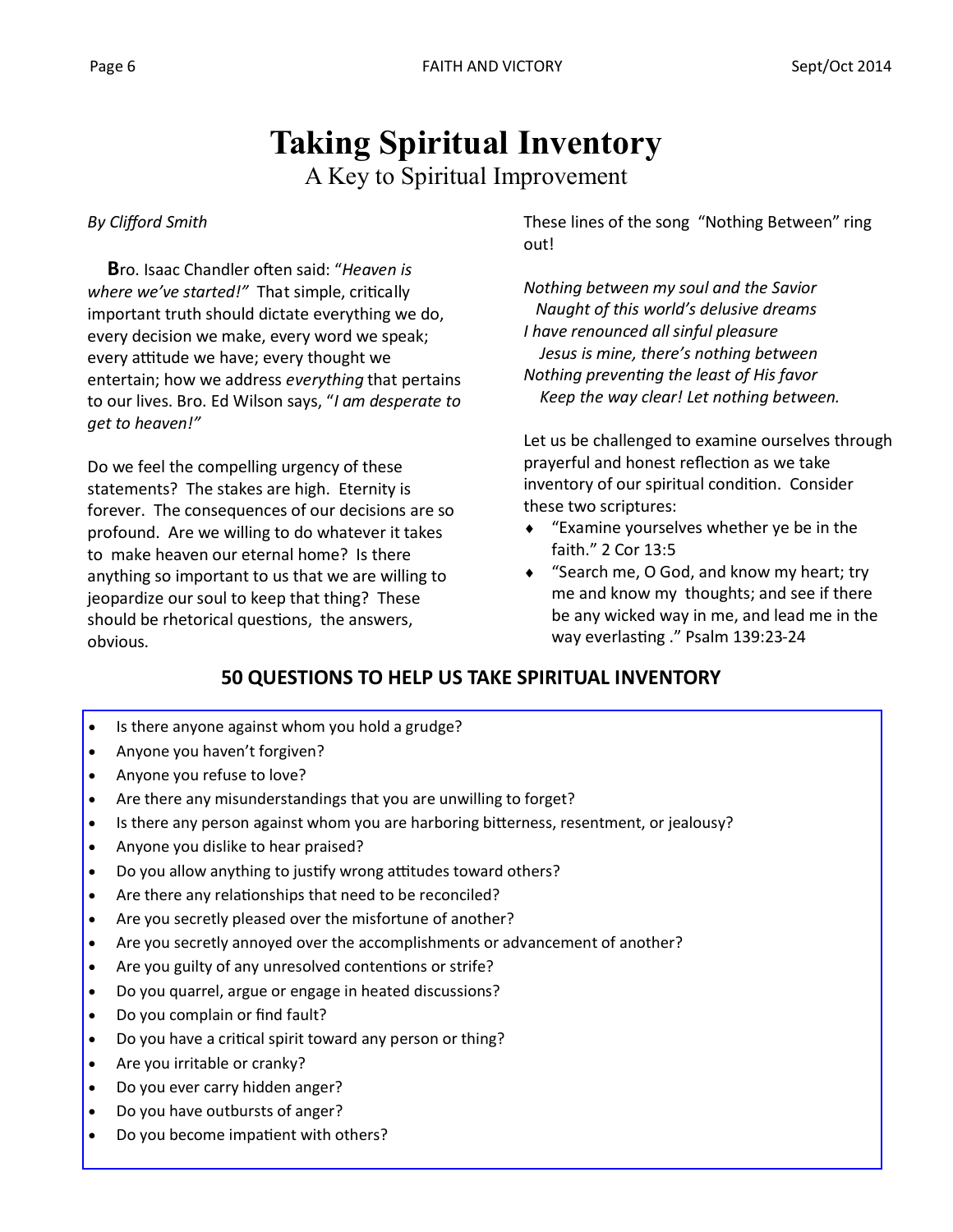#### **(50 QUESTIONS TO HELP US TAKE SPIRITUAL INVENTORY...**Continued**)**

- Are you harsh, unkind, or sarcastic?
- Do you grumble or gossip?
- Do you speak unkindly concerning people when they are not present?
- Is there anything in which you have failed to put God first?
- Do you fail to care for your body as the temple of the Holy Spirit?
- Are you guilty of overindulgence in eating or drinking?
- Do you talk of what you have done rather than what Christ has done?
- Have you made a pretense of being something that you are not?
- Are you self-conscious rather than Christ-conscious?
- Do you allow feelings of inferiority to keep you from attempting things in serving God?
- Have you been careless in the payment of your debts?
- Do you listen to unedifying radio or music programs?
- Do you find it necessary to seek satisfaction from any questionable source?
- Have you neglected to thank Him for all things and in all circumstances?
- Do you doubt God's word?
- Is your spiritual temperature based on feelings instead of God's Word?
- Are you overly occupied with the cares of this life?
- Does anything mean more to you than living for and pleasing God?
- Do you allow impure thoughts about the opposite sex to stay in your mind?
- Do you read material which is impure or suggest unholy things?
- Do you indulge in entertainment that is unclean?
- Is your manner of dress pleasing to God?
- Have you failed to witness consistently?
- Have you failed to support mission work either in prayer or offerings?
- Are you undependable so you cannot be trusted with responsibilities in the Lord's work?
- Do you fail to attend prayer meetings?
- Have you neglected or slighted your daily private prayer time?
- Have you neglected God's Word?
- Have you neglected family devotions?
- Do you have a stubborn or unteachable spirit?
- Do you find it hard to be corrected?

Let us have an open and humble heart and seek God to help us grow closer to him and improve our lives.

The good news is Jesus would not ask us to do something we cannot do. He knows our weaknesses and knows that we are human and in the flesh.

Let this verse be an encouragement to us as we examine our lives against this inventory list:

2 Cor 9:8: "*And God is able to make all grace abound toward you; that ye, always having all sufficiency in all things, may abound to every good work."*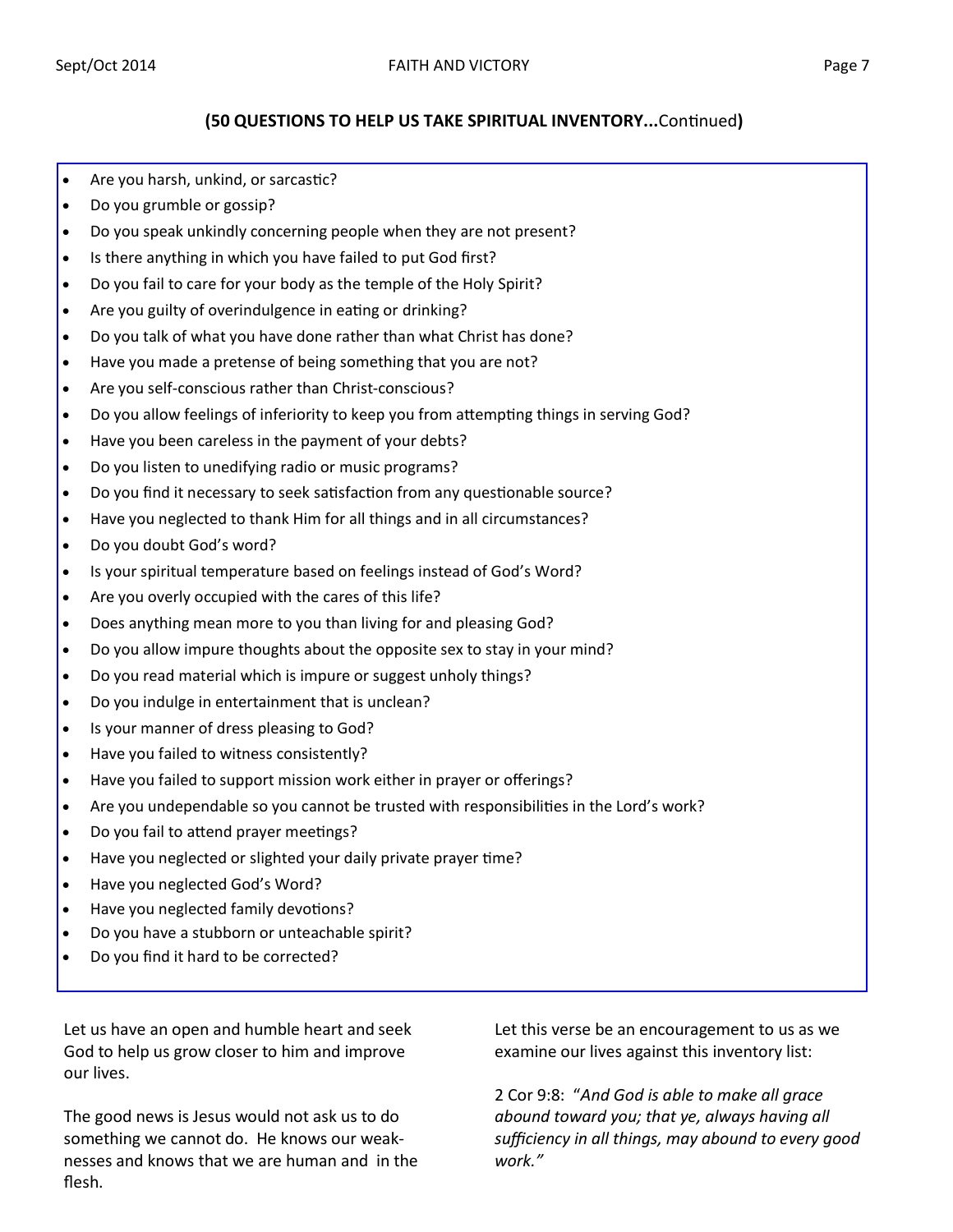## God Is For You!



*By Angela Gellenbeck*

Dear Young Friend,

 **I**f you have indeed given yourself to the Lord and are seeking to serve Him with all of your heart, there is a word of comfort I would like to give you today: *God is for you*! As you return to school or start a new job, know without a shadow of a doubt that God is for you. His eyes are on you. He is working out things in your behalf. He is against all your soul's enemies. He is fighting your battles. He is on your side.

You see, since the beginning of time, war has been waged between God and the Adversary. This ancient contest—the prize of which is the human soul—is the entire theme of God's Word. You and I entered

this contest quite late in the scheme of things, and we have a great advantage: to have God's word and history so that we can see how God was

triumphant in the past. We can know just how much He loves us and all He has provided for us and what he can do for us.

I started this little message with an *if*—and what a big word it is. It's important that you and I *know* that we are on God's side of this conflict. Just as early as we can in life, we should decide to join the Lord's army and throw ourselves whole-heartedly into the fight for Truth and Right. And here's what God says to us who do that: "The Lord is with you, while ye be with Him; and if ye seek Him, He will be found of you; but if ye forsake Him, He will forsake you." (II Chronicles 15:2). And Jesus said it like this: "He that is not with me is against me. . ." (Matthew 12:30). He said it in the opposite way as well, "He that is not against us is for us." (Luke 9:50). So, there's no neutrality. When Joshua saw the Lord of glory with His sword outstretched, his reaction was, "Art thou for us or for our adversaries?" The Lord's answer

was, "Nay; but as captain of the host of the Lord am I now come." The question was, really, not, "Are You for me or for them?" but, "Am I on the right side with You, Captain?" (Joshua 5:13-14). And what a Captain! Did you ever consider this truth about the Lord of hosts? The power, the might, the armies of millions that are His to command--for you? In your behalf! Against all your soul's enemies, against all that tempts you and allures you and assails you! In every conflict there are more that be with you than with the enemy. (II Chron. 32:7, 8; II Kings 6:16). "Greater is He that is in you, than he that is in the world." (I John 4:4). Psalm 18 is always awesome to me as I read and consider what happens on God's end when I call unto Him for help, what it means for Him to deliver me and rescue me. It is no light thing that God is on my side! Jonathan, while challenging the Philistines in I Samuel 14:6, revealed his confidence in God's power when he said, "There is no restraint to the Lord to save by many or by few." Why, one of God's host took down 185,000 enemies, for Hezekiah's sake! (Isaiah 37:36).

### *If God is for me, WHO can be against me?*

So I think of these things when I read Psalm 124. "If it had not been the Lord who was on our side..." and he repeats it,

with the emphasis being on "THE LORD." This is THE LORD on our side; and if it had not been for HIM, look what would have happened to us! We would have been swallowed up, overwhelmed, and covered by the proud waters—BUT FOR GOD! The snare is broken, and we are escaped!

Do you have a battle today? Do you feel your enemy is just going to get you no matter how hard you try? Do you feel totally alone and outnumbered? I want you to ask yourself this question: "If God is for me, WHO can be against me?" And think about the WHO. Compare anything or anyone you can think of to God and to His might and to His love and care for you. He is for you and against pride. He is for you and against anger. He is for you and against lust. He is for you and against self-pity. He is for you and against fear. He—and all the Heavenly Host—are engaged right now in your soul's defense. And you may boldly say, "The Lord is on my side; I will not fear: what can man do unto me?" (Psalm 118:6).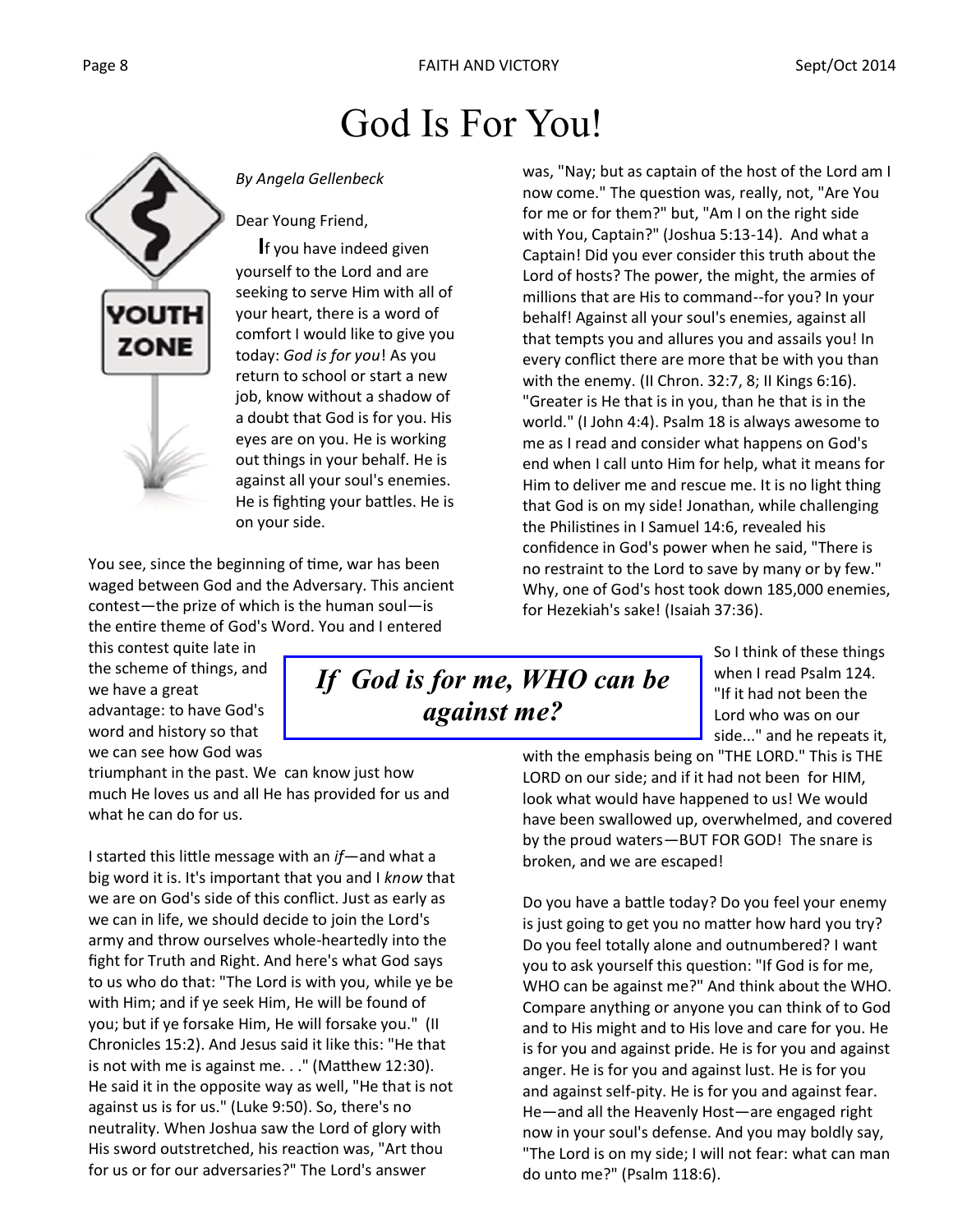## **Hold Your Ground!**

#### *By Darrell Johnson*

#### 2 Samuel 23:11-12

*...And the Philistines were gathered together into a troop, where was a piece of ground full of lentiles: and the people fled from the Philistines. [12] But he [*Shammah*] stood in the midst of the ground, and defended it, and slew the Philistines: and the Lord wrought a great victory.*

**W**hat I like to look at when I read this scripture:

I see there was a ground of lentils. What are lentils? They're beans. They're food. I think this is important for us to understand. This man was standing in the

midst of a field of lentils, and the rest of the people that were apparently defending this field, they fled. The Philistines were going to take it. And he said, "...no, this is my food! This is something that is important to me. This is

*"...if [the devil] just puts a question mark behind what you have once believed and what you once stood for, you're not going to partake of it, thinking ...there is something wrong with it…"* 

something that I have to have in order to live." So he defended it. He was going to fight it with everything he had!

One of the things that the Lord brought to my mind as I was meditating on this is the fact that when you're fighting battles, there are a lot of ways to fight them. One way to fight a battle is with a sword. Right? One way to fight a battle is with weapons, but another way to fight a battle is to take and control the enemy's food source. You can defeat an army, I don't care how big and great it is, if you can control that army's food source and their water source. You can bring them down without any weapon. And so, one of the things that the enemy wants to do to us is control our intake of food—spiritual food. What we have to understand is that this is why we must defend what God has given us when we come to these kinds of places [camp meeting].

When we come where we hear the word of God preached and taught, what do we do? We eat it. We hunger and thirst after righteousness; and if we're not hungering and thirsting after righteousness, there's something that is wrong. What we have to understand is what the enemy is going to do. He's going to try to take our food source. And if he can take our food source, how does he do that? He'll take our food source by somehow contaminating what we believe. Alright? It is not necessary that he just takes the food altogether; but if he just puts a question mark behind what you have once believed and what you once stood for, you're not going to partake of it, thinking in your mind that there is something wrong with it . I see this happening right now. It is not just among the saints, but it is all over the world, where it seems like the Word of God is not nearly as

> important as it once was, that there is something wrong with the Word of God.

This is something that's being said—and that we are being conditioned to believe—and that is

that the Word is not so absolute, that there is something a little bit wrong with the way we have taught down through the years. If you can find something wrong with the way we've taught down through the years, you're not going to take all of it in are you? You're going to pick and choose. So when we get to places like this, we tend to pick and choose what we eat. "Well, I believe what this brother is saying, but I believe he went just a little bit too far," so therefore, what is coming into our spiritual life and giving us strength, we are not benefiting from the full essence and the full nutrition, you might say, of our spiritual food . We are not allowing that to take place. May the Lord help us because this is a very serious thing.

**(This is an excerpt of a message preached on July 27 at the 2014 Monark National Camp Meeting To hear the entire message, go online to: <churchofgodpreaching.com>)**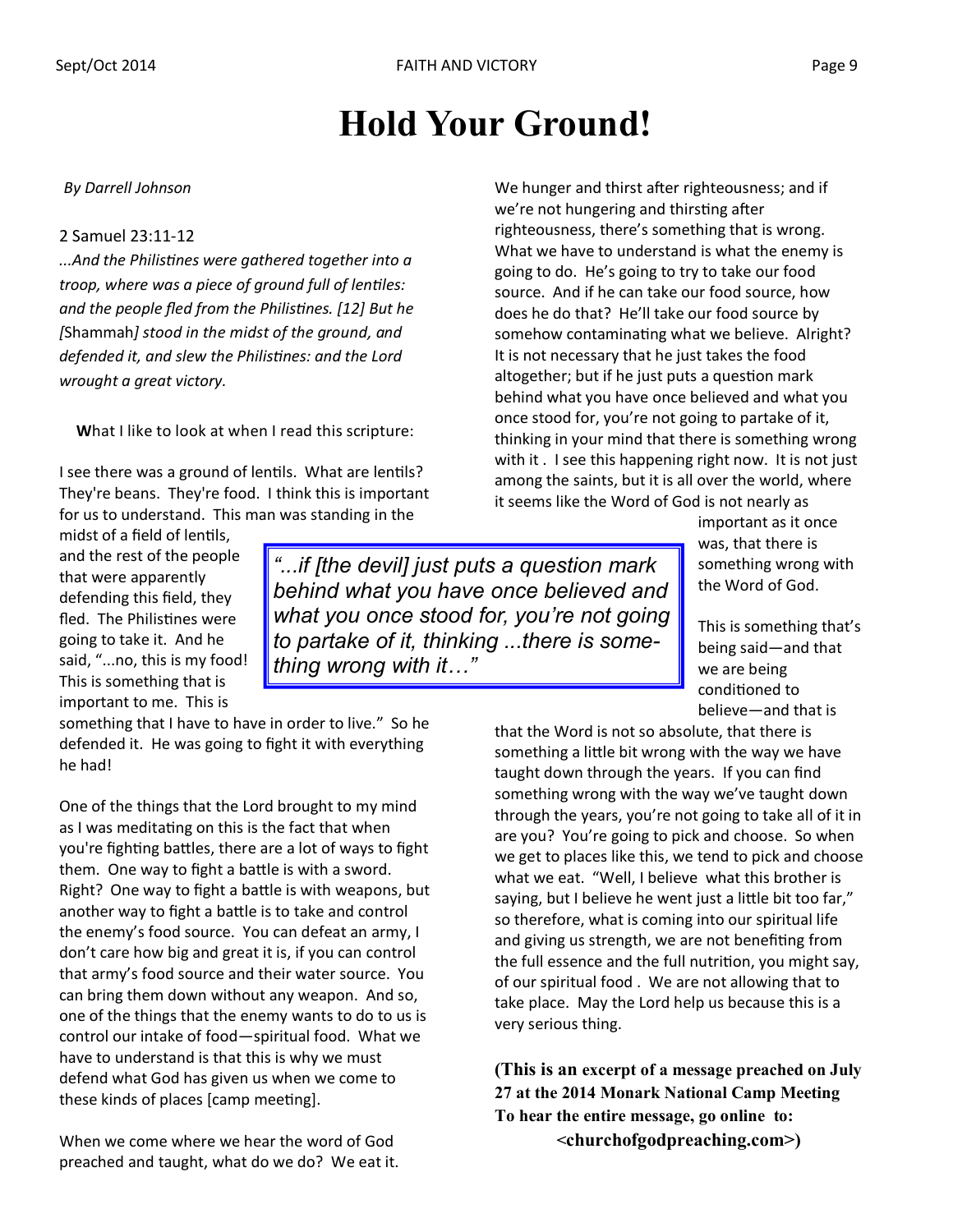

*In Memoriam* 

#### **Eula Lee Adams Shirrell**

May 22, 1935—July 1, 2014



**M**ay 22, 1935 was the day that Arthur and Dollie Gentry welcomed Eula into this world. Eula was born in rural Wayne county Missouri in what was known to the family as the hills. Eula was the third child and the third girl born into the family. The three girls were followed by

three boys to complete the family.

Eula's early childhood was spent growing up near Shook, Mo. She finished the  $8<sup>th</sup>$  grade. When she was a young girl, her family was introduced to the Church of God and became acquainted with the Miller family, which was also part of the Church of God. At the age of 19 she married Howard Miller. He passed away four months later leaving Eula a widow before she turned 20. The next seven years she spent working and would attend the camp meetings of the Church of God. In December of 1961 while attending the Guthrie assembly meeting she met and married Leslie Adams from Wisconsin. Eula was a homemaker and enjoyed "staying put," as she would say, in the same house for 30 years. A son Daniel was born in 1965 and another son Michael joined him in 1968. Many happy memories were made over the years. When Leslie retired in 1993, they chose to move to the Monark Springs campgrounds and become the caretakers there. Eula and Leslie enjoyed being in the Neosho congregation. Leslie became ill and passed from this life in 1996.

After being single for approximately seven years, John Shirrell came into her life. Eula and John were married in 2003. She and John spent almost 11 happy years together enjoying each other's children, grandchildren, and great-grandchildren. They also enjoyed visiting their extended family and being with their church family in various parts of the country.

Eula's health began to decline a little over a year ago, and she passed from this life July 1, 2014.

She was preceded in death by her parents, Arthur and Dollie Gentry, two sisters, Cassie and Hassie, two brothers, Loy and Troy, two husbands Howard and

Leslie, one granddaughter Darla, a stepson Don Shirrell, and a stepdaughter Patricia Shirrell.

She is survived by her husband John Shirrell; children Daniel and wife Anita of Carthage Mo. and Michael and wife LaDawna of Hayden Alabama; stepchildren, John Shirrell and wife Sherri, Ron Shirrell, and Teresa Sorensen and husband Eric; a brother, Ed Gentry and wife Donna; and numerous nieces, nephews, grandchildren, great-grandchildren and a host of friends.

*The family appreciates the family of God and sends a big thank you for prayers and outpouring of love given to them during Eula's illness and death.* 

#### **Janyce Eudora Porter**

 March 16, 1934—June 20, 2014  **J**anyce Eudora Porter, 80, Shawnee, Okla., formerly of Newton and Jasper counties, MO, died June 20, 2014, at her home in Shawnee following a sudden illness. Janyce was born March 16, 1934, in Granby, the eldest daughter of Amos Leon and Nina Opal (Brown) Porter. She found the Lord at an early age. She lived many years in Newton and Jasper counties before moving to



Shawnee in August 1976 to work at the Golden Rule Home. Janyce was a member of the Church of God. She loved camp meeting and songs from the "Evening Light" Hymnal. She was also an avid reader and loved making quilts. She loved history, both Church and American. She took many photographs to capture

moments in her life and the lives of others. She had a special closeness with her much loved pets.

She is survived by two sisters, Kathryn Faye Baltzell and husband, Wayne, and Vera Maxine Roaseau and husband, Dale; stepsister, Coquetta Miles and husband Vernon; five nephews and one niece, Scott Baltzell, Bradon Baltzell and wife Martha, Lynette Baltzell Lundquist and husband Mark, Warner Dale Roaseau and wife, Romy, William Dane Roaseau and wife Lynn and Derek Roaseau; and 14 great-nieces and nephews.

Services were held on Wednesday, June 25, 2014 at the Clark Funeral Home Chapel of Memories, Neosho,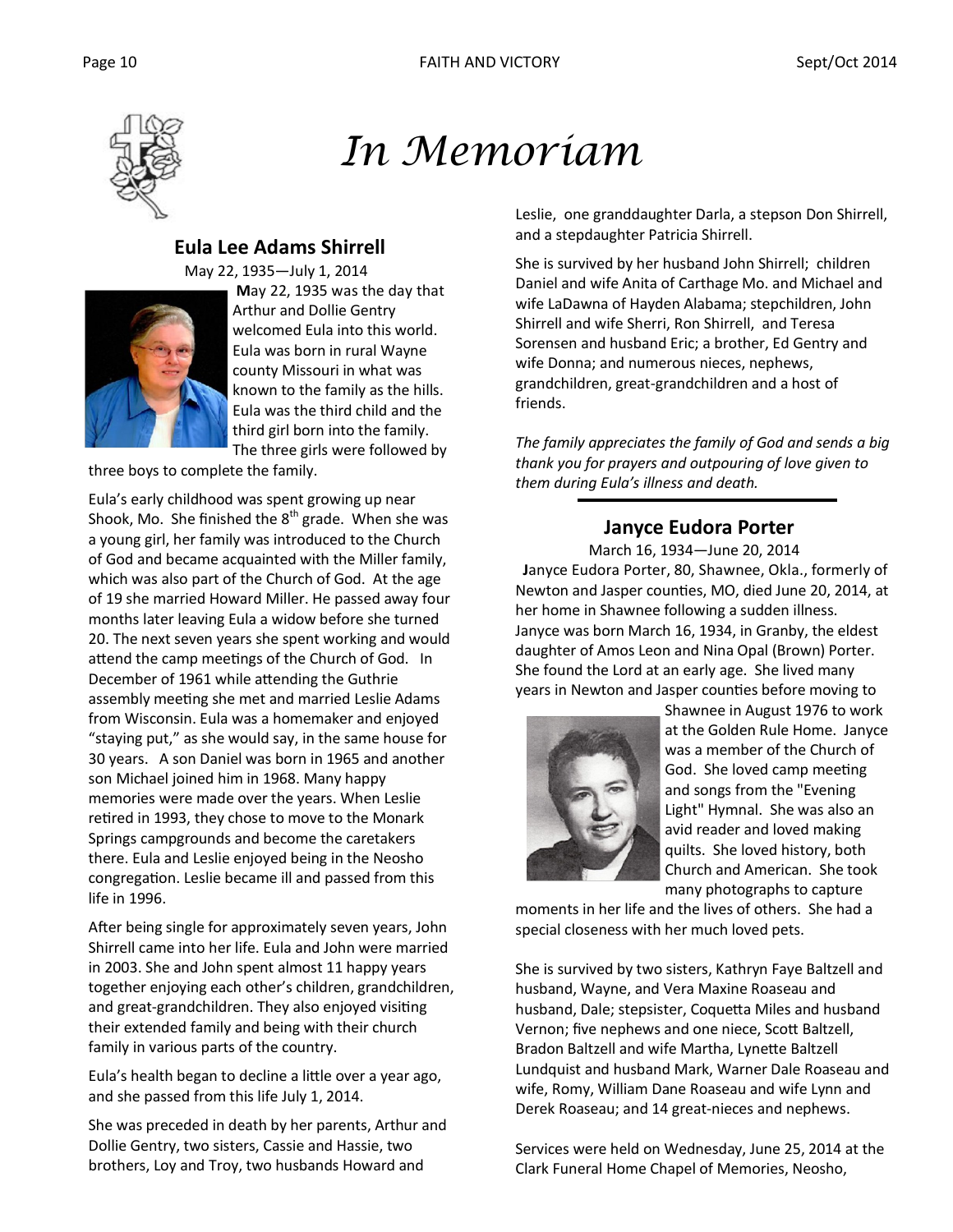Missouri. Pastor Carl Shaffer officiating, Eugene Cole assisting, and Cole family members singing. Interment in the Neosho IOOF Cemetery. Serving as pallbearers were Scott Baltzell, Brad Baltzell, Warner Roaseau, Derek Roaseau, Briggs Baltzell and David Cole. Honorary pallbearers, Dane Roaseau and Mark Lundquist.

*The family of Janyce Porter would like to extend a thank you to all of those who have been praying for our family and to those who have called, sent flowers and sent notes of sympathy. Also, a thank you for the meal provided by the Neosho Church of God and contributions made to the Monark Springs Church of God Campground. We appreciate everyone that has helped during this difficult time. Janyce will be greatly missed!*

### **Evodna Mae (Thurman) Marler**

September 30, 1925 - June 8, 2014

 **E**vodna Mae (Thurman) Marler was born to Edith Ann (Smyth) Thurman and Dr. Joseph Charles Thurman in Webster Groves, Missouri. She peacefully departed this life at the age of 88 years and 8 months.

Evodna's mother married J. P. Wall adding a stepsister, Evelyn Gunnels, and later a brother, Jim Wall, to her family. She attended grade schools in St. Louis, Kansas City, and Dallas, graduating from Woodrow Wilson High School in Dallas, Texas, in 1944.

Evodna was in her late teens when she got saved and along with her mother and brother began attending the Church of God. She felt called to work at the Faith Publishing House soon after high school. Between high school and marriage, she attended business college and



worked at Barbara Grey's Dress Shop, Pollock Paper Company, and Sears.

In 1951, she met and married Louie Marler. They had a wonderful marriage of almost 44 years. Evodna had a gift of making new people feel welcome on their first visit to

church services. The verse, "He who hath friends must show himself friendly" epitomized Evodna and she had many friends.

After living on the farm for many years, Louie and Evodna moved to the senior citizen apartments near the Golden Rule Home. Shawnee, OK became her home for the next 20 years.

Evodna's health was good until her first stroke in the spring of 2011, which was quickly followed by a broken hip. She lost her independence at that time and went to live with her daughter and her son-in-law in Alabama. Although her sparkle and zest for life was greatly diminished, she still loved to laugh and brought many smiles to those around her.

Her daughter-in-law, Dinah, lovingly cared for Meme at times, providing respite for her full-time caregivers. During the last 6 weeks of her life, many things happened that were very difficult, with a massive stroke being the last affliction that took her life.

She was preceded in death by her father, J.C. Thurman, mother, Edith Wall, stepfather, J.P Wall, and her husband, Louie. Surviving her are her brother, Jim Wall and his wife Anecia; stepsister Evelyn Gunnels; sister-inlaw, Mary Marler; her children, David and Pam Marler of Sapulpa, OK, Marshall and Melonie Whitson of Hayden, AL, and Louis Marler of South Pittsburg, TN; six grandchildren; ten great-grandchildren. She will be greatly missed by her family and numerous nieces, nephews, cousins, and friends.

Services were conducted by Bro. Carl Shaffer, assisted by Bro. Doug Wall in Shawnee, OK, on June 14, 2014. Interment was in Memory Gardens Memorial Park in Guthrie, OK.

#### **Fall Revival**

#### **Church of God, Wichita, KS**

 The Wichita congregation welcomes you to our Fall revival. The meeting will run Sunday, September 14 through Sunday, September 21. Monday through Saturday, services will be held at 11:00 a.m. and 7:30 p.m. On Sunday, services will begin with Sunday School at 9:30, followed by Morning Worship at 10:45 and afternoon and evening services.

#### *All Are Welcome!*

 Chapel address: 2509 N. Grove. Chapel phone: 316- 267-9582. For more information contact Brother Emanuel Gracey at 316-461-1267 or Brother Theodore McCray at 316-641-4170.

**For a list of other Church of God meeting notices, go online to <churchofgodpreaching.com>**